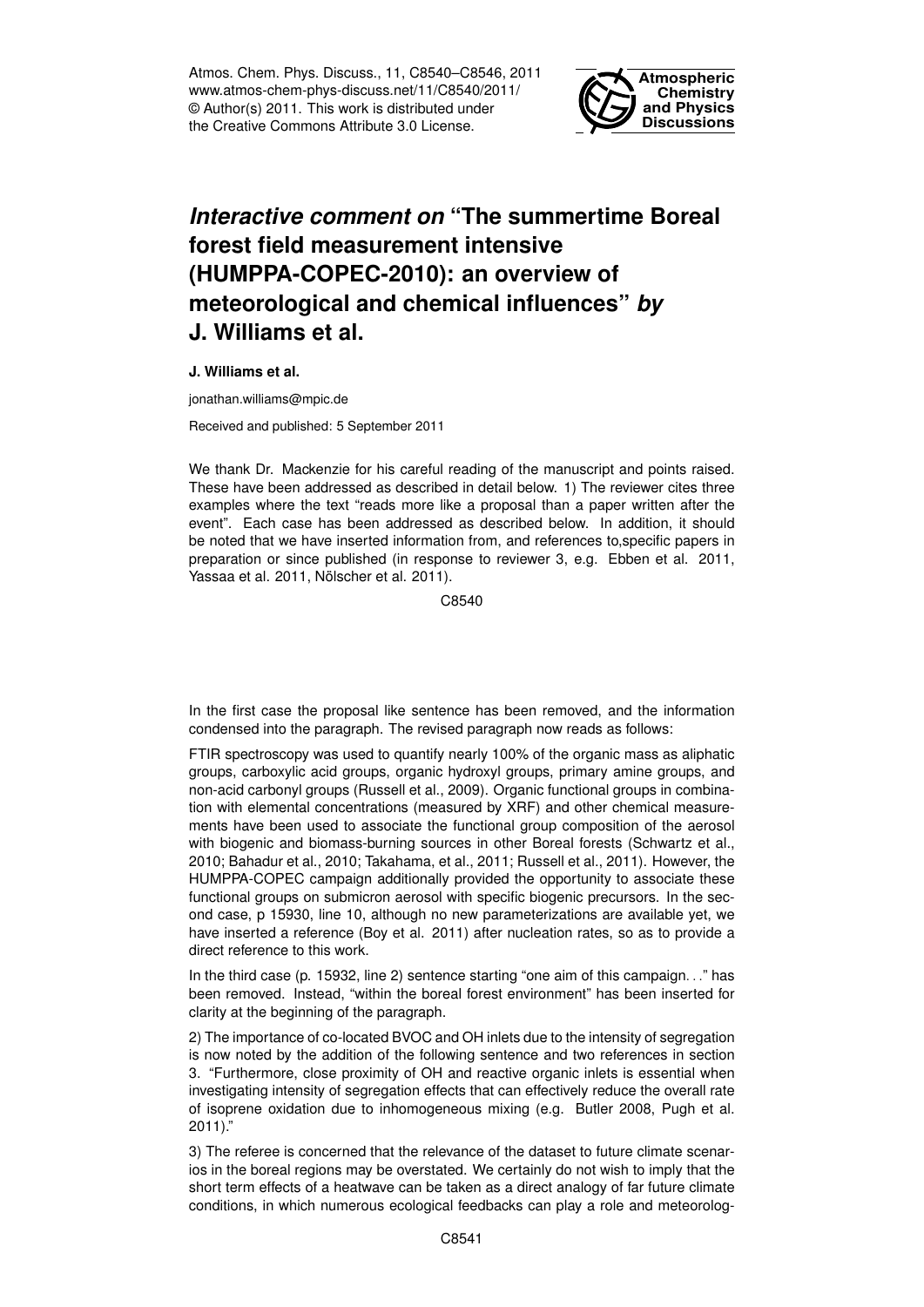ical patterns may differ. The abstract has been modified slightly to "the campaign is relevant for the analysis of possible future climate impacts", however, the main clarifications/caveats to this point are now inserted in the conclusion section as follows: The unusually high temperatures experienced on this campaign are also useful to gauge the response of the Boreal forest to warmer conditions, at least in the short term. For example strong increases in highly reactive mono- and sesqui- terpene emissions were observed during this campaign at higher temperatures, leading to higher OH reactivities. Temperatures in boreal regions are predicted to rise over this century, and datasets such as HUMPPA-COPEC 2010 can help verify proposed feedbacks to atmospheric properties. It should be noted, however, that over longer climate-scale periods ecological feedbacks as well as larger scale synoptic shifts may dominate.

4) We thank the reviewer for their helpful comments and have extended the conclusion to include all of the suggested points, and an additional summary of the landcover analysis. This expansion of the conclusion section was also requested by referee 2. - First point, transport regimes – the following text in now included to summarize this work "During the campaign air was advected mostly from the SW (53.7%) of the time with smaller influences from the SE (20.7%) and the NW (10.3%). In comparison with the previous five years the campaign period in 2010 was more impacted by air from the south (SW and SE) leading to higher ozone and temperature values at the site." - Second point, boundary layer. The following text was added: "Analysis of meteorological sonde data has shown that the boundary layer height, although variable during the campaign, increased typically from less than 200 m in the early morning to around 1700 m at the end of the afternoon." - Third point, sawmill extension of VOC:NOx space. The following text has been inserted "The latter has the effect of extending the VOC:NOx space measured in the campaign and was a valuable test of the OH reactivity measurements." - Finally, we have additionally inserted a summary sentence on the regional landcover analysis for completeness thus: ". A regional 50km wide surface cover analysis showed that the southern sectors (SW and SE) contain more anthropogenic influence than the NW sector, although coniferous forest was found to C8542

dominate in all sectors."

5) The reviewer is correct and "of" has been removed.

6) PTR-MS was used for OH reactivity (See our referenced paper Sinha et al. 2008). We have developed a GC-PID system for the same purpose (as stated in the goals section 2.1).

7) "biochemically distinct" used as suggested. Sentence amended for clarity to "Recently laboratory studies have shown that ozone reacting with stereoisomers on the surface of aerosol particles coated with chiral semivolatile organic compounds may depend on stereochemistry and that the differences in chemical accessibility could lead to the enrichment of one oxidation product stereoisomer over the other in ambient air (Stokes et al. 2009)."

8) VOC added to this sentence and broken sentence repaired.

9) The study by Pugh et al is now referenced in the instrumentation section.

10) Sentence changed for clarity to "The main height at which new particles form remains controversial andrecent findings in atmospheric modeling suggest that reactive organic compounds emitted from the canopy or soil with a strong gradient in the entrainment zone at the top of the atmospheric mixed layer are needed to explain the observed vertical distribution (Boy et al., 2011). "

11) We now insert "disjunct eddy covariance and gradient method" to clarify the methods used.

12) Figure 1c has been enlarged as suggested.

13) We agree with the reviewer that the Figure was unclear as was and have made this much more specific by adjusting the explanatory caption texts. The caption text of Figure 3a and the caption text of Table 3 have been changed to clarify the use of trajectories, as follows: "Table 3. The percentage distribution within the sectors (NW,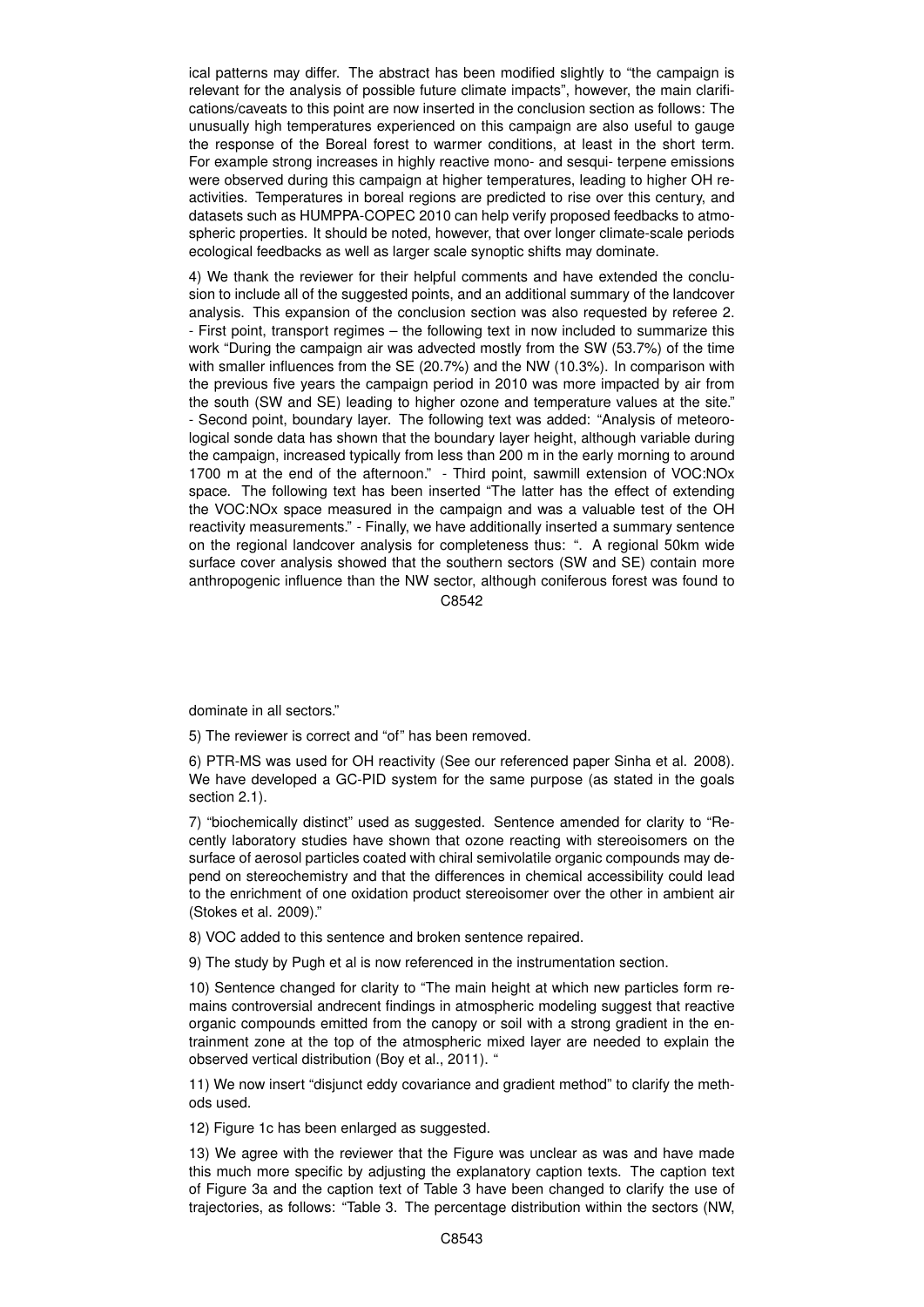SW, SE, NE) for the 10th July-12 August (period of the HUMPPA-COPEC campaign) are shown for the years 2005-2010. The trajectories used percentage is the fraction of trajectories that did not hit ground or were otherwise not attributable to a wind sector. "Figure 3a. A map showing schematically the proportion of airmasses influencing the site during the HUMPPA-COPEC campaign, deduced from 3 day back trajectory analysis and segregated into wind sectors (NW, NE, SW, SE). The arrow sizes approximate to the proportion of trajectories and the statistics of the analysis are given in Table 3." The required citation to the READY website is given in the acknowledgements and the two references (Drexler and Rolph 2010 and Rolph 2010) are inserted in the text.

14) The correct height of the wind direction measurement has been added. Furthermore Figure 3b has been significantly improved as suggested to include the histogram of wind directions for the previous 5 years. This supports the meteorological analysis. The figure caption has been changed to: "Figure 3b.A histogram of wind direction for the HUMMPA-COPEC 2010 campaign period (5 minute average), compared to those taken from the years 2005-2009.Data from 16.8m on the main mast." "Figure 3b also includes wind direction data from the previous 5 years for comparison and it shows that 2010 had more southerly and less northwesterly influence than in previous years."

15) "Stable" changed to "steady"

16) Sentence changed for clarity to "The year 2010 has a significantly larger proportion of trajectories from the south than all other years analyzed"

17) Regarding the turbulent timescale – in order to provide a reference we have revised the sentence "For example, at 14:00 LT the characteristic turbulent time scale is estimated to be around 10 minutes." To "For example, at 14:00 LT the free convection time scale (Stull, 1988) is estimated to be around 10 min." and included the Stull reference. Note this was also requested by reviewer 2.

18) Yes, as stated only the maximum potential temperature is taken into account, but residual layers in the free troposphere are ignored. The strong temperature gradient

C8544

at 2 km is not connected to the current boundary layer, but to advection and residual layers and is therefore notconsidered. At 1.1 km, the atmosphere is stably stratified and characterized by an inversion jump difference of 1.5 K. The following sentence has been inserted for clarity "Note the strong temperature gradient at 2 km is not connected to the current boundary layer, but to advection and residual layers and is therefore notconsidered."

19) To clarify, "near the inversion layer" has been added after "the maximum potential temperature gradient" in line 3.

20) This discussion has been made more precise as requested by replacing ""After the ground inversion has broken up (after 08:30 LT), the boundary layer growth overshoots and the layer is rapidly merged with the residual layer aloft. In spite of the large sensible heat flux at the surface (maximum value of 350 W m-2 near noon), the boundary layer growth was less than expected possibly due to the advection of cold air from the nearby lake. Such" with: ""After the ground inversion has broken up (after 08:30 LT), the boundary layer connects with the residual layer aloft and is rapidly merged. After this, the boundary layer resumes its growth by entrainment. In spite of the large sensible heat flux at the surface (maximum value of 350 W m-2 near noon), the final boundary layer height was less than expected, possibly due to subsidence and differences in horizontal heat advection between the boundary layer and free troposphere, which can be induced by horizontal differences in land use conditions. Model results show that not taking this into account leads to an overestimation of 600 m of the boundary layer height at 18 LT. Governing"

21) The sentence "The influence of anthropogenic sources is discussed further in section 5.4." has been inserted to refer the reader to more detailed discussion as suggested. The sentence suggesting BVOC dominance from the land cover analysis has been removed

22) Typo corrected, thanks.